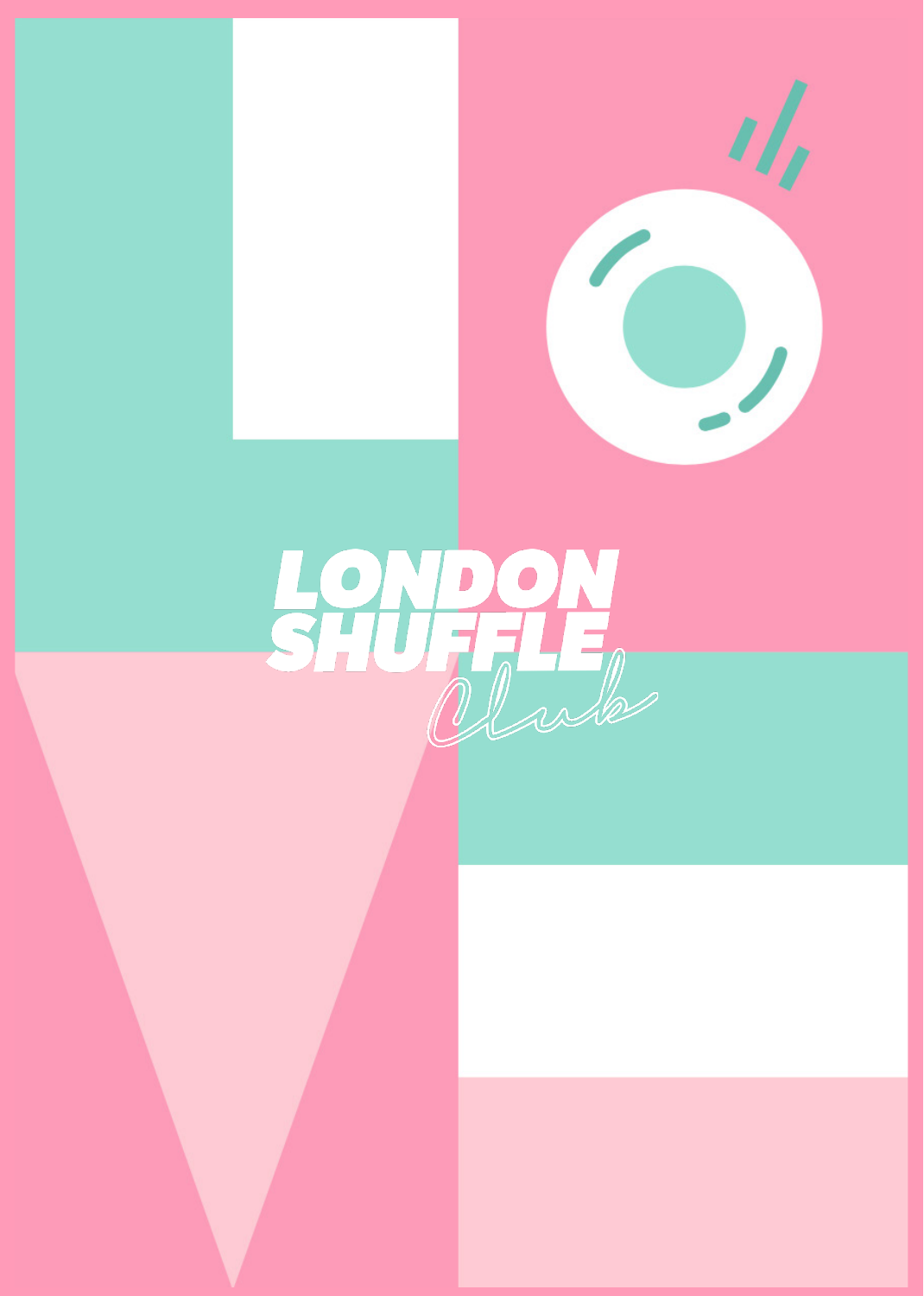## *MENU*

## *SPRING COCKTAILS*

— The (Pine)Apple of My Eye— El Jimador / Pineapple / Jalapeño / Coconut Fruity / Spicy / Tropical £10.50

> — Elderflower Coupe — Beefeater / Elderflower / Lime Floral / Fresh / Balanced £10

— The Copacabana — Havana Club / Pineapple / Apricot Liqueur / Lime Fresh / Fruity / Tropical £11

## *SHARER COCKTAILS Serves 4-6*

— Shoreditch Punch — Havana Especial / Pineapple Juice / Passion Fruit Exotic / Juicy / Bold £45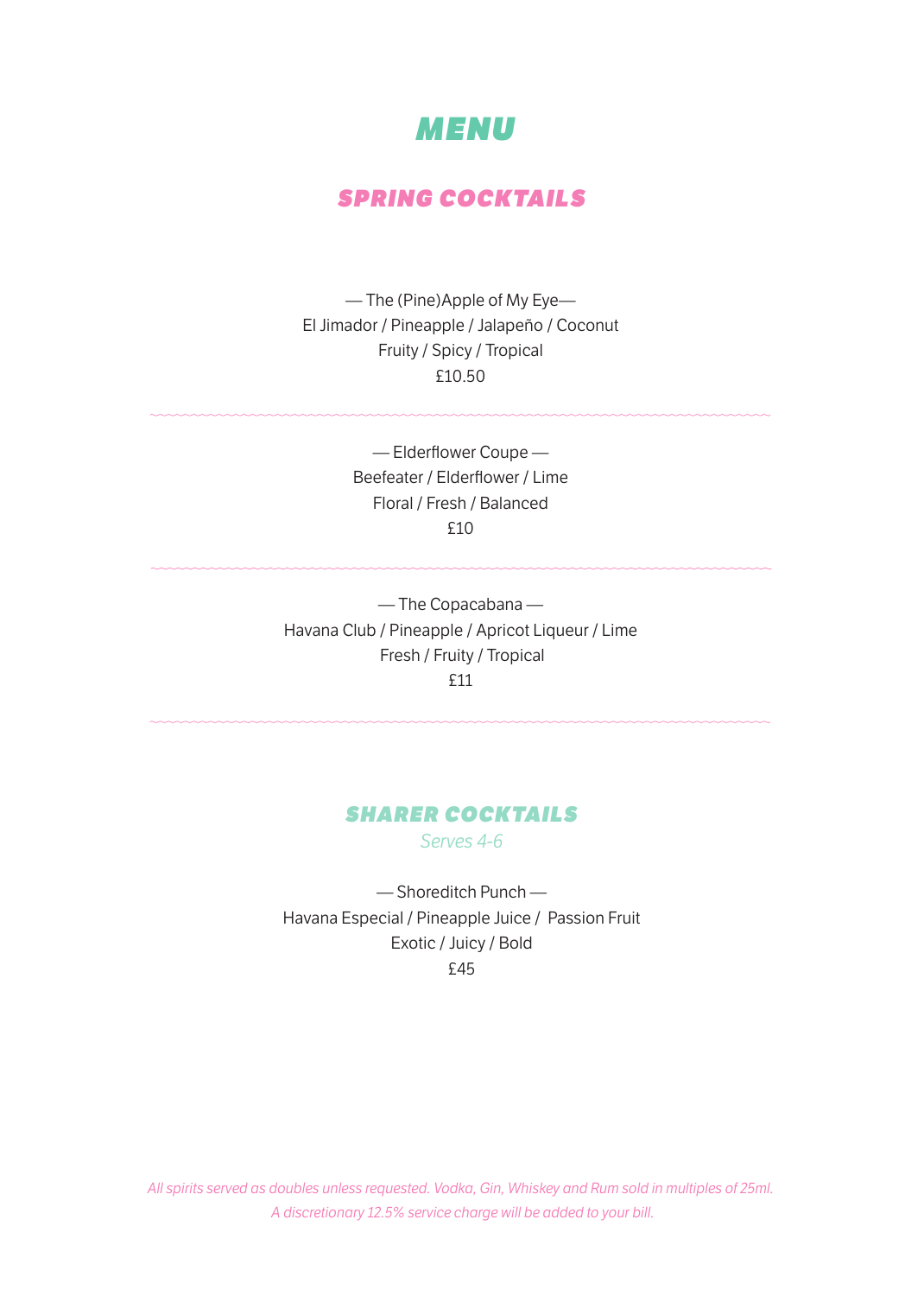

## *SPRITZ COCKTAILS*

— St-Germain Elderflower Spritz — St-Germain / Fever-Tree White Grape and Apricot Soda Long / Floral / Summery £9.50

> — Little Italy Spritz — Aperol / Fever-Tree Blood Orange Soda Fruity / Bitter / Balanced £9.50

— Italian Blood Orange Spritz — Malfy Italian Blood Orange / Fever-Tree Blood Orange Soda Zesty / Juicy / Refreshing £9.50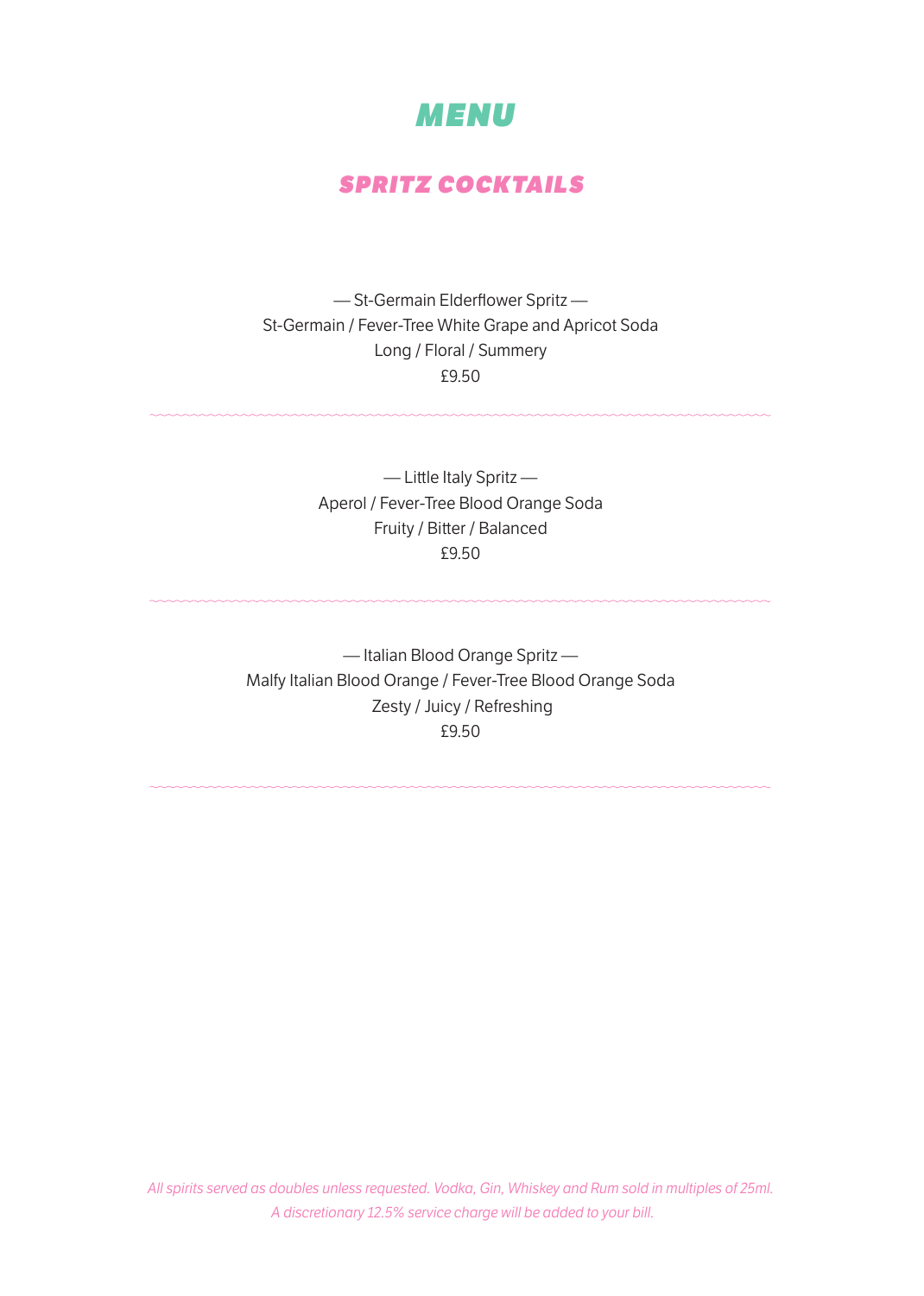## *COCKTAILS*

— Shoreditch Punch — Havana Especial / Pineapple Juice / Passion Fruit Exotic / Juicy / Bold £10.50

> — Shuffle Mule — Absolut / Ginger Beer / Fresh Cucumber Long / Cool / Lightly Spiced £9

— Classic Margarita — El Jimador Blanco / Cointreau / Lime juice / Zesty / Smooth / Sour £9.50

## *NON-ALCOHOLIC COCKTAILS*

— Cherry Blossom Fix — Ceders Non-Alcoholic Gin / Orange Blossom / Cherry / Pomegranate / Lime / Soda £7

— Spring Garden — Ceders Non-Alcoholic Gin / Apple / Elderflower / Lime / Mint £7

 $-$  It's a Breeze  $-$ Ceders Non-Alcoholic Gin / Pineapple / Lime / Passionfruit Syrup / Shot of Lemonade £7

— Espresso Fix — Ceders Non-Alcoholic Gin / Espresso / Vanilla £7

— Espresso Martini— Absolut / Espresso / Kahlúa Bold / Rich / Naughty £10

— The Spritz — Pink Beefeater / Aperol / Prosecco Summer / Refreshing / Bubbles £10

> — Whiskey Sour — Jack Daniel's / Lemon / Miracle foam Silky / Easy / Sour £10

#### *SPIRITS*

— House double & Fever-Tree Mixer — £9.50

— House single & Fever-Tree Mixer — £6

## *SOFTS*

— Variety of juices — Apple, Orange, Grapefruit, Pineapple, Cranberry £3

*A discretionary 12.5% service charge will be added to your bill. All spirits served as doubles unless requested. Vodka, Gin, Whiskey and Rum sold in multiples of 25ml.*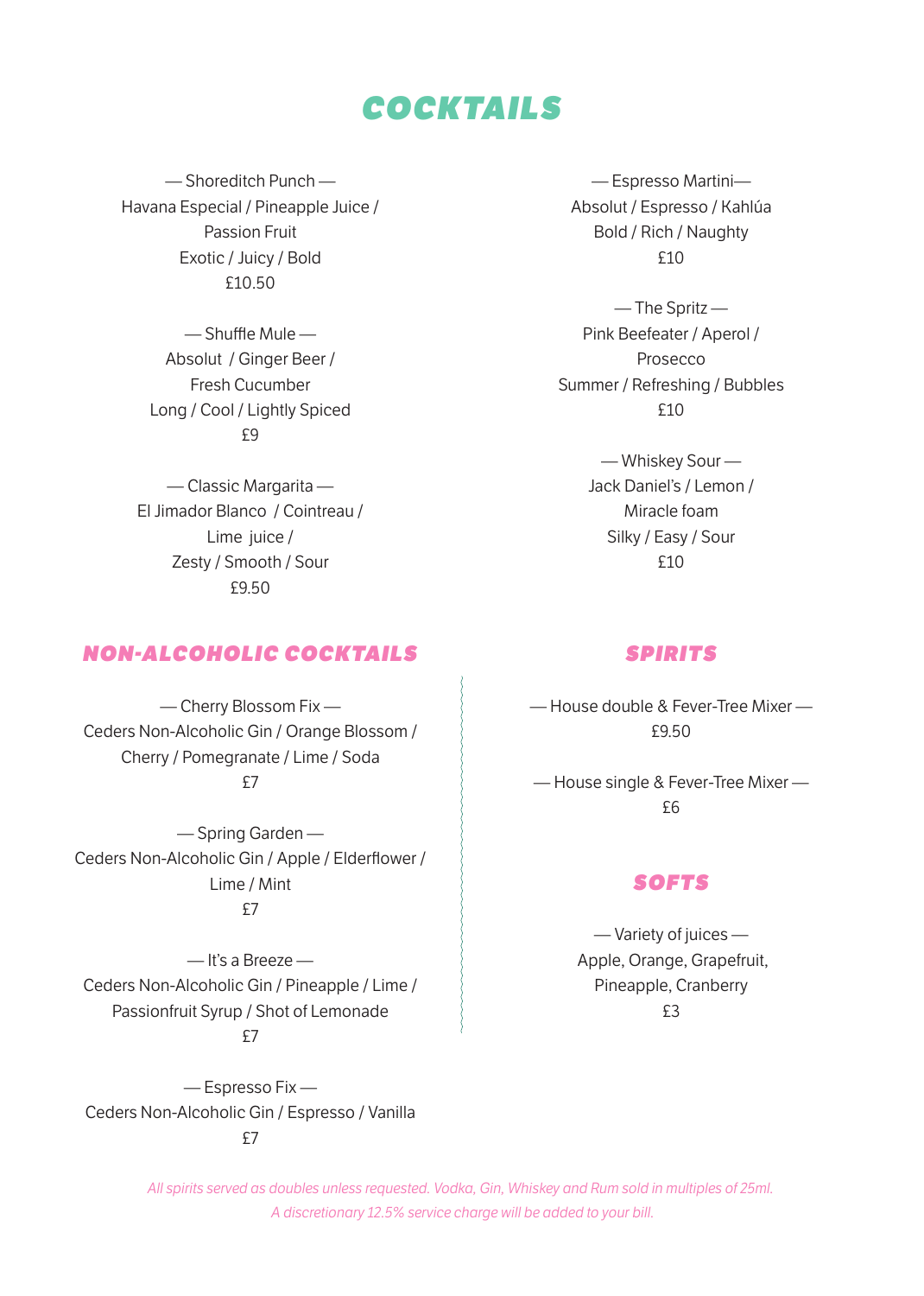# *BEER / CIDER*

In light of the ongoing crisis in Ukraine, we are proud to be serving Varvar beer – an award-winning beer brewed in Kyiv. With local customers unable to purchase stock, we want to support Varvar and the Ukrainian hospitality industry, and bring their fantastic beers to you.

Proceeds from their sale will go towards the purchase of medical supplies, so we'd like to thank you for your support. Please support the #DrinkersForUkraine campaign by using the hashtag on Twitter and Instagram.

## *VARVAR*

The below beers are served as bottles or cans.

— Samurai's Daughter (4.7%) — (Oriental Ale) Fresh / Spicy / Crisp / Ginger £6

— Hoppy Lager (5%) — (Lager) Fresh / Malty / Hoppy / Citrus £6.75

 $-$  Ipanema (5.3%)  $-$ (India Pale Ale) Tropical Fruits / Citrus / Peaches £7

— Testdrive (5.6%) — (India Pale Ale) Herbal / Citrus / Light / Dry £7

 $-$  Two Sides (5%) $-$ (Pilsner) Hoppy / Citrus / Floral £6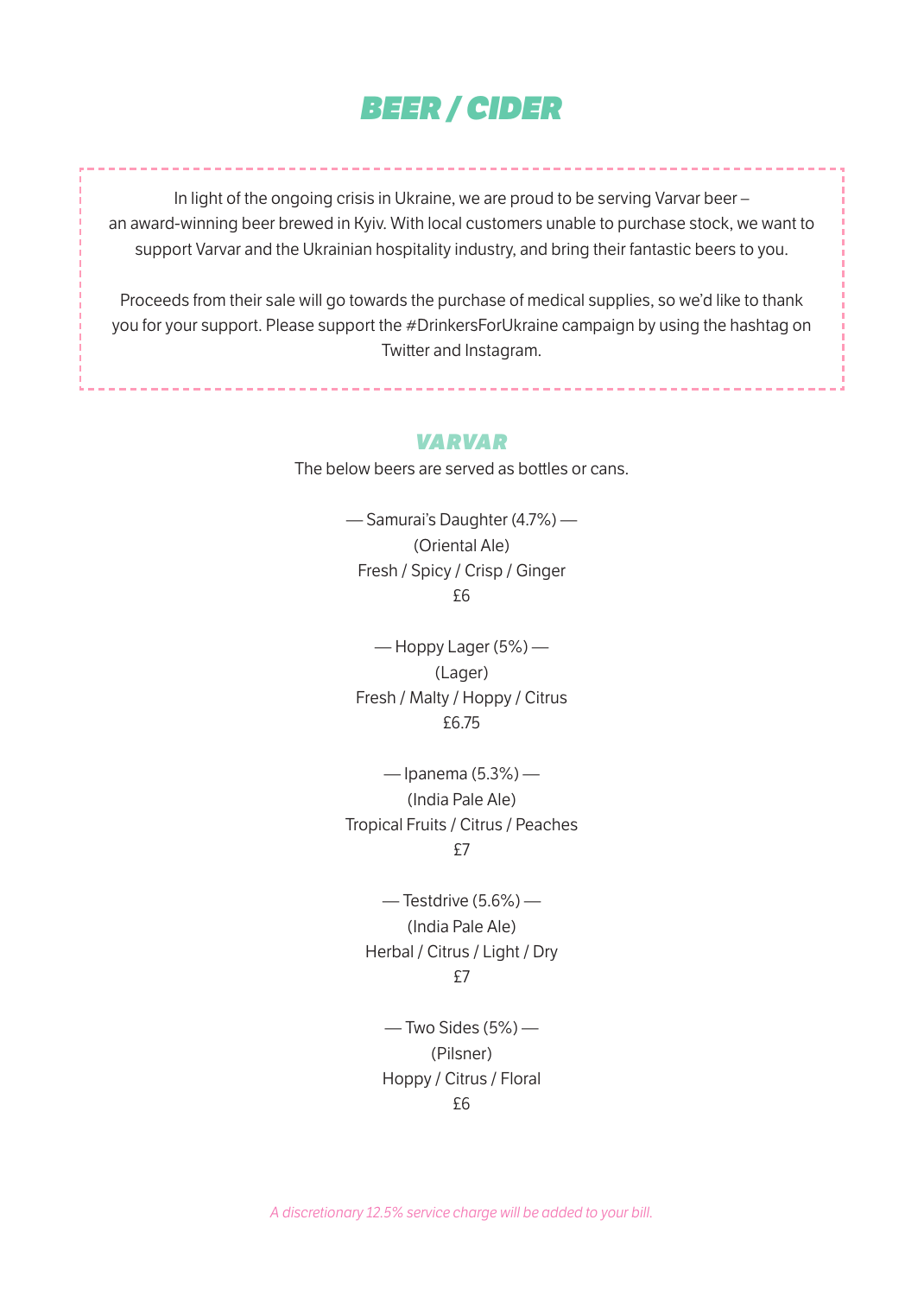## *BEER / CIDER*

## *DRAUGHT*

— House Beer, Budweiser Lager — 4.5% Pint £5.60 / Half £3.05 / Pitcher £20.40

— Camden Hells Lager — 4.6% Pint £6.20 / Half £3.30 / Pitcher £23.50

— Beavertown Neck Oil — 4.3% Pint £6.50 / Half £3.60 / Pitcher £25

— Beavertown Gamma Ray PA— 5.4% Pint £7 / Half £4.30 / Pitcher £27

— Crafty Apple Cider — 4.5% Pint £5.70 / Half £3.10 / Pitcher £21

## *CANS & BOTTLES*

*All cans and bottles are 330ml.* 

— Thornbridge Lukas (4.2%) — (Helles Lager) £5.30

 — Gypsy Hill Bandit PA (3.8%) — (Gluten Free) £5.50

 — BSB Electric Eye (5%) — (Pale Ale) £5.50

 — JUBEL Peach (4%) — (Session Lager) £5.30

 — Beavertown Lazer Crush (0.3%) — (Alcohol free IPA) £3.90

> — Corona (4.5%) — £5.20

 $-$  Kopparberg (4.0%)  $-$ Strawberry & Lime £5.20

— Lucky Saint (0%) — (Alcohol free) £3.90

*A discretionary 12.5% service charge will be added to your bill.*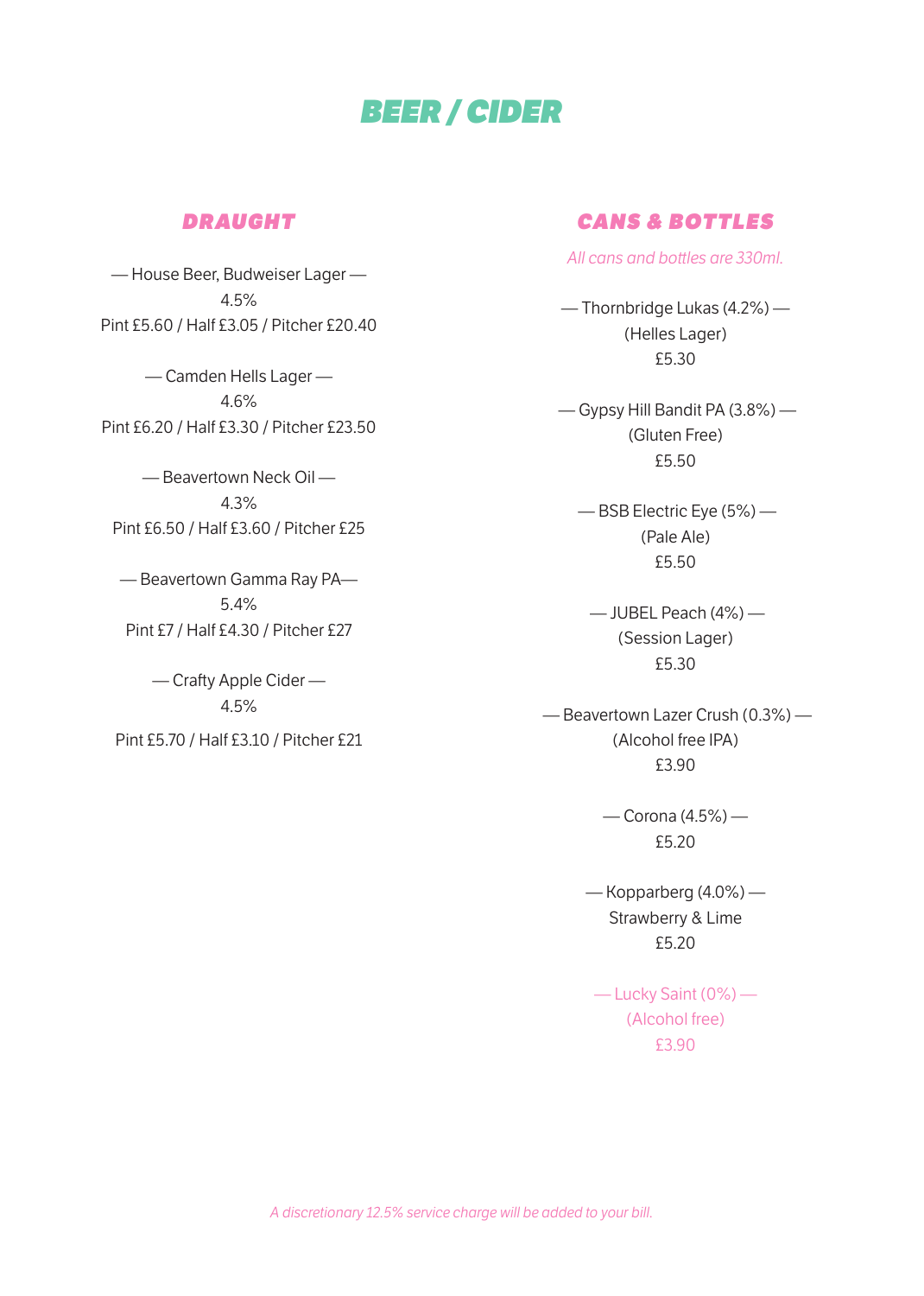## *WINES*

### *WHITE*

— Fernão Pires — Cintila White (Portugal) 12% £6 gl / £24btl

 $-$  Grillo  $-$ Vitese Colomba Bianca (Italy) 13% £7.25 gl / £29 btl

— Sauvignon Blanc — Roman's Bay (Western Cape, South Africa) 12% £8.50 gl / £34 Btl

*All wine by the glass served in 175ml measures. 125ml are available.*

#### *RED*

— Castelão — Cintila Red (Portugal)12.8% £6 gl / £24 btl

— Negroamaro — 'Il Pumo' San Marzano (Puglia, Italy) 13.5% £7.25 gl / £29 btl

— Malbec — '1300' Andeluna (Mendoza, Argentina) 14% £8.50 gl / £34 btl

## *ROSÉ*

— Les Boules Rosé— (Pays d'Oc France) 12% £6.25 gl / £25 btl

 -Cotes de Provance-Cuvee Marie Christine (Provence, France) 12.50% £38 btl

### *BUBBLES*

— Prosecco Extra Dry— Canal Grando (Veneto, Italy) 11% £ 6 gl / £30 btl

— Rosé Prosecco— **Sacchetto** (Veneto, Italy) 11.5% £39 btl

*Glasses served in 125ml measures.*

— Champagne Brut NV — 'Carte Blanche' Bernard Remy (Champagne, France), 12%, £55 btl

— Champagne Brut NV — Pol Roger (Champagne, France), 12.5%, £75 btl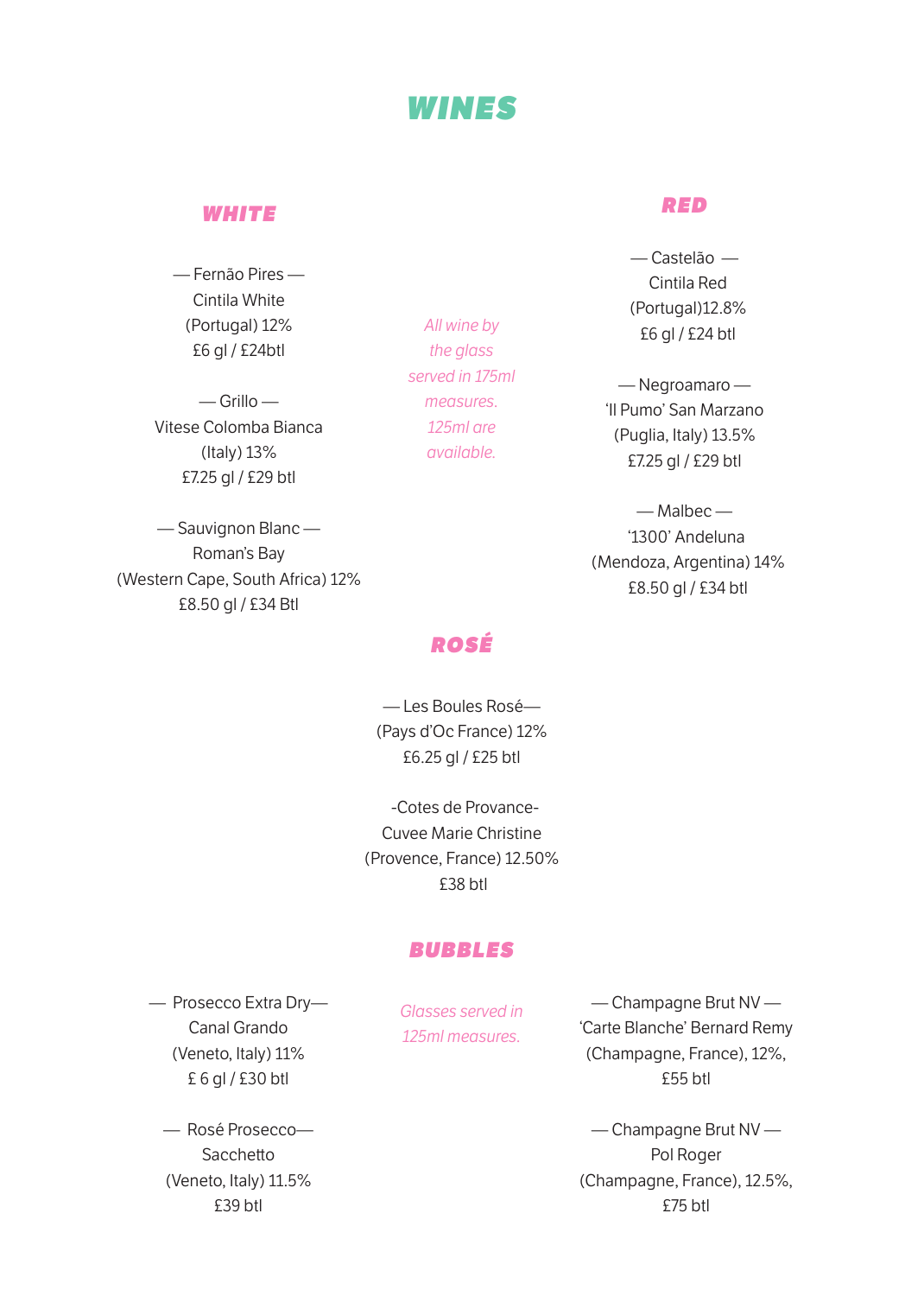

*Something tasty to kickstart your meal, or to snack on whilst you shuffle away!*

## — Nocarella Olives (V) £4 —

*Marinaded in lemon and orange zest brine for extra flavour.* 

— Tagliere £15 —

*Perfect for sharing, kickstart the party with our tagliere of pepperoni, bresaola and Parma ham served with goats cheese dip and house focaccia.*

#### — Mozzarella and Black Garlic Bread (V) £7.50 —

*Garlic lovers, assemble! Our signature sourdough base topped with melting mozzarella and homemade black garlic.* 

— Sourdough Sticks and Dips (V) £7.50 —

*Tuck into our crispy sourdough sticks, served with creamy goats cheese & fiery Nduja hummus dips.*

## *SOURDOUGH PIZZA*

*Delicious sourdough pizzas, freshly made to order. Need to customise? You can swap to a gluten-free base (+£2) or vegan mozzarella (+£1).*

#### — Marinara (VG) £7.50 —

Tomato Base - Basil - Oregano *Our sourdough is made fresh in-house daily, so let simplicity speak for itself.*

#### — Margherita (V) £8.50 —

Tomato Base - Mozzarella - Parmesan – Basil *A die hard classic that's hard to beat.*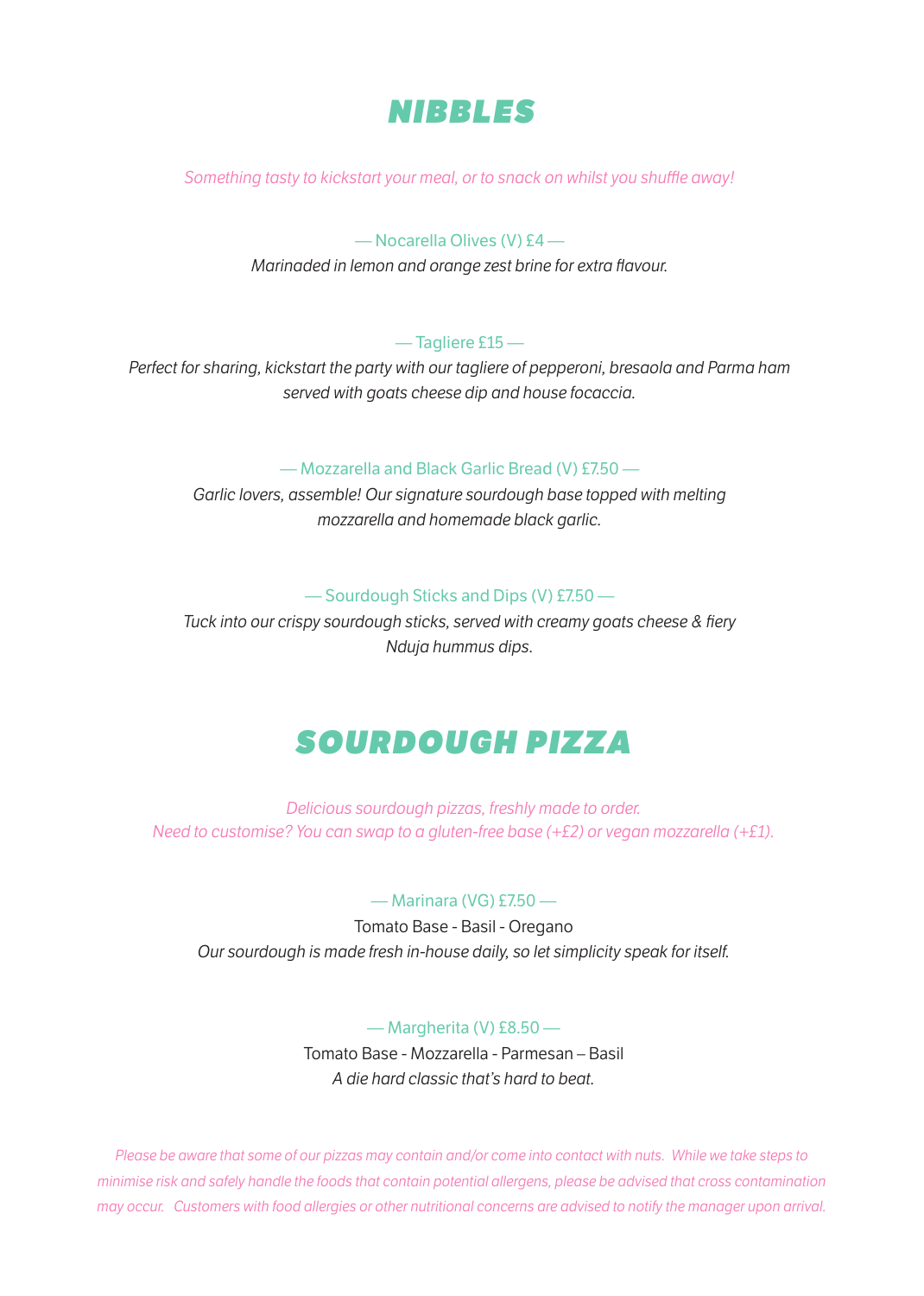# *SOURDOUGH PIZZA*

*A selection of our shuffle specials or take on the classics. Remember you can swap to a gluten-free base (+£2) or vegan mozzarella (+£1).*

#### — Vegan Wonderland (VG) £12 —

Aubergine Base - Vegan Cheese - Roasted Summer Vegetables *Take a trip to the Mediterranean with this colourful little number. Roasted peppers harmonise with a creamy aubergine base, topped with vegan cheese.* 

#### — Funghi Town (V) £9.50 —

Tomato Base - Mozzarella - Mushrooms - Spring Onions *Let's take it down to Funghi Town with this veggie banger, topped to perfection with chestnut mushrooms.*

#### — I'm A Rocket Ham £12 —

Tomato Base - Mozzarella - Parma Ham - Sun-dried Tomatoes – Rocket *A shuffle special. Soft Parma ham and sun-dried tomatoes, crowned with peppery rocket for that hit of green. If you'd like to swap Parma ham for bresaola, please just ask!*

### $-$  Hot Stuff  $f10-$

Tomato Base - Mozzarella - Pepperoni - Fresh Chillies *Hot, but not too hot. Perfectly melted mozzarella balances out a zip of fresh chilli and meaty pepperoni. An old favourite, done right.*

#### — I Should Be So Clucky £10 —

Tomato Base - Chicken - Red Onions - Sweetcorn - BBQ Sauce Drizzle *One for the chicken lovers. Red onions and sweetcorn add a little crunch and sweetness. We've added a drizzle of BBQ sauce for that extra smoky flavour.*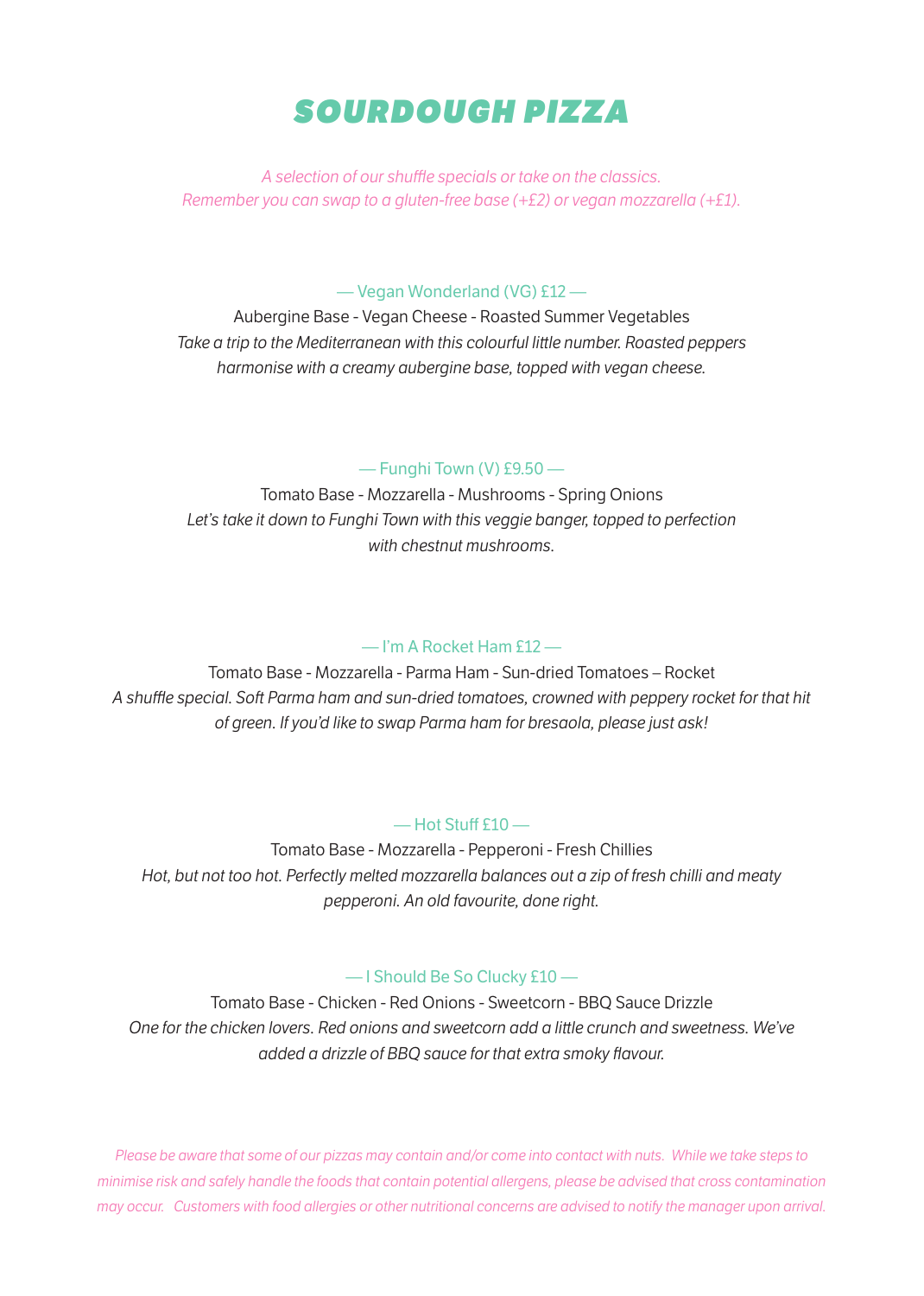# *SOURDOUGH PIZZA*

*More doughy, crispy, cheesy deliciousness. Need to customise? You can swap to a gluten-free base (+£2) or vegan mozzarella (+£1).*

— 'Nduja Wanna Funk? £12 —

Tomato Base - Mozzarella - Burrata - Calabrian 'Nduja *Flavoursome, rich and spicy with creamy burrata for balance. For extra intensity, ask for no mozzarella - trust us when we say it's delicious.*

#### — Sausage Freak £12 —

Italian Sausage - Roasted Potato - Gorgonzola - Rosemary *Take crispy roast potato and salty gorgonzola, top that with herby Italian sausage and you have yourself a party. A sprinkle of fresh rosemary rounds things off nicely.*

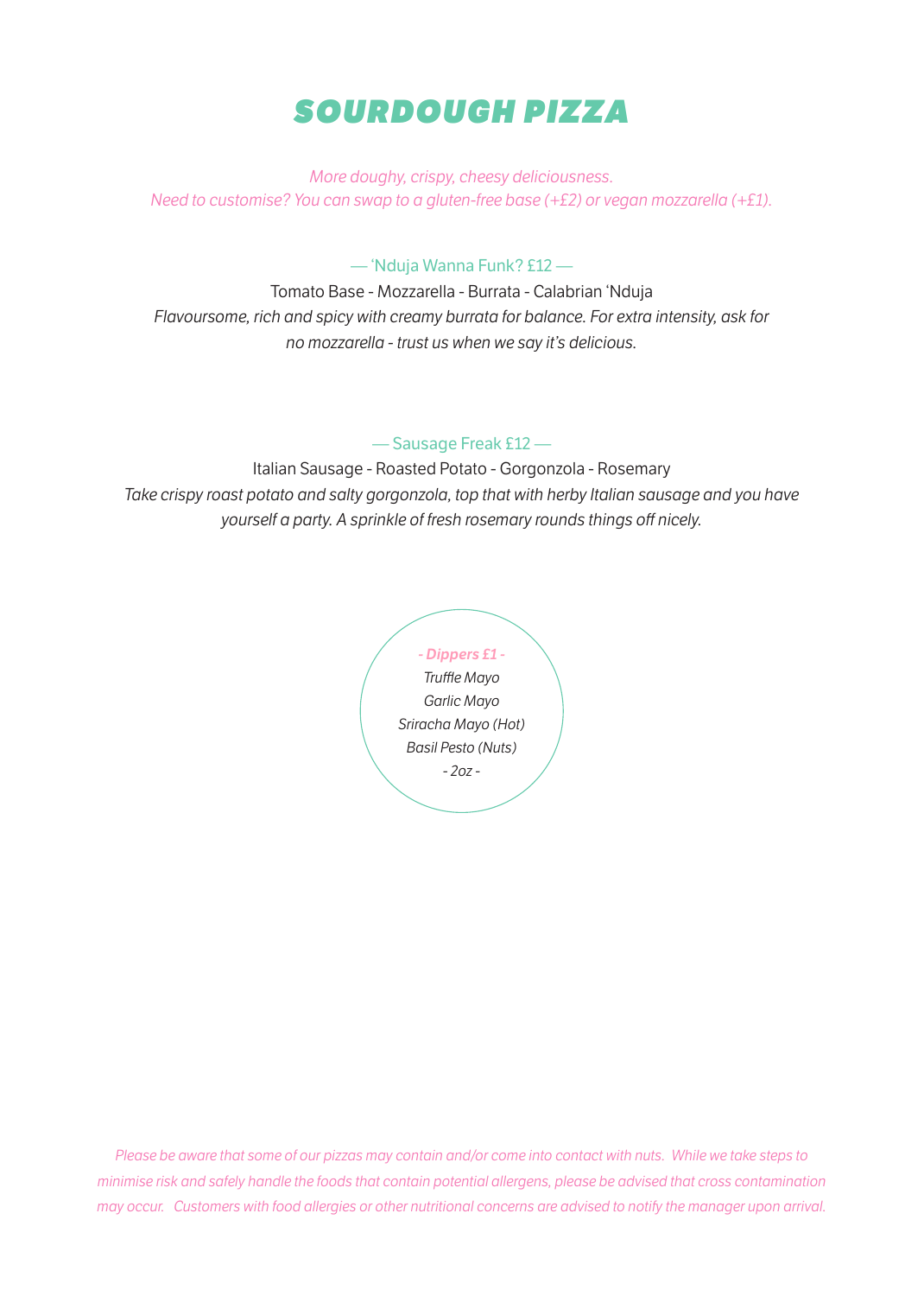

*Fancy something sweet? Trust us when we say these beauties are not to be missed. Nutella, cinnamon and strawberries take centre stage in our tempting desserts.*

— Nutella Pizza Large or Small £7/£11.50 —

Nutella - Strawberries - Sourdough *So good we almost don't want to share. Nutella tops our sourdough base before being baked until soft yet a little caramelised. Sprinkle over some fresh strawberries and you have yourself a winner. Our small serves 1-2 whilst large is good for 4-6 - but you may be ordering another...*

#### — Sweet Calzone £6.50 —

Cinnamon Butter or Nutella - Sourdough *There are some things in life that are just right, and our Sweet Calzone is one of them. Made with our house sourdough, your choice of cinnamon butter or Nutella is baked inside until melting and delicious. Perfect for sharing (or not).* 

#### — Sweet Sourdough Dippers £5.50 —

Sourdough Dippers - Nutella or Cinnamon Butter Dip *Individual portions of sourdough sticks, great for dunking and dipping into either a Nutella or cinnamon butter dip. Think doughy, crispy, sweet and something to get those sugars up after a fast-paced game of shuffle!*